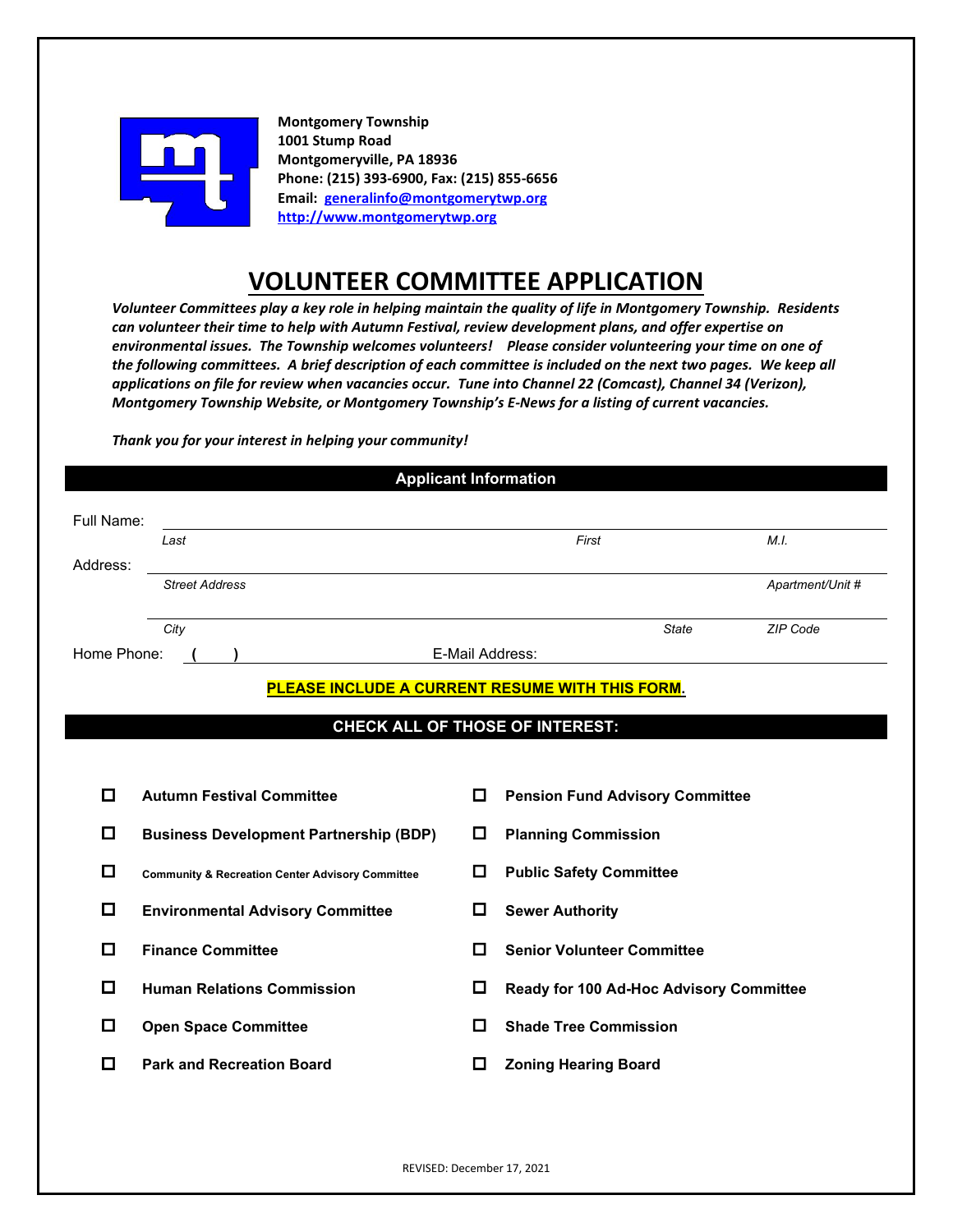## **Please email, drop off, mail or fax to the Montgomery Township Building. Thank you!**

### **Montgomery Township Volunteer Committees**

#### **Autumn Festival Committee**

The Autumn Festival Committee plans, organizes and implements the Montgomery Township Autumn Festival, which is held annually in October.

#### **Business Development Partnership (BDP)**

The Business Development Partnership is a committee comprised of Montgomery Township business managers and owners. Each month the members of the BDP meet to discuss and analyze important matters that may affect the business community.

#### **Community & Recreation Center Advisory Committee**

The Community & Recreation Center Advisory Committee helps identify the needs of the Community & Recreation Center. The committee recommends recreational activities, programs, and policies.

#### **Environmental Advisory Committee**

The Montgomery Township EAC advises and educates the Board on matters of environmental importance to the community.

#### **Finance Committee**

The Finance Committee is an advisory board whose mission is to review, monitor and advise the Board of Supervisors on financial matters affecting our Township.

#### **Human Relations Commission**

The Human Relations Commission (HRC) will work to ensure that all persons, regardless of actual or perceived race, color, age, religious creed, ancestry, sex, national origin, handicap, use of guide or support animals because of blindness, deafness or physical handicap of the user or the user is a handler or trainer of support or guide animals, or sexual orientation, gender identity or gender expression enjoy the full benefits of citizenship and are afforded equal opportunities for employment, housing and public accommodation.

#### **Open Space Committee**

The Committee is responsible for implementing the 2006 Open Space Plan along with continuing to explore future uses for existing preserved open space land.

#### **Park and Recreation Board**

The Park and Recreation Board strives to enhance the quality of life of the Township through ongoing management of open space, maintenance and improvement of existing park facilities and provision of a variety of recreational opportunities for residents.

#### **Pension Fund Advisory Committee**

The Pension Fund Advisory Committee is an advisory committee to the Board of Supervisors on matters regarding uniformed pension plan issues.

#### **Planning Commission**

The mission of the Planning Commission is to review subdivision and land development applications, ordinance revisions, and land use applications in order to make recommendations to the Board of Supervisors.